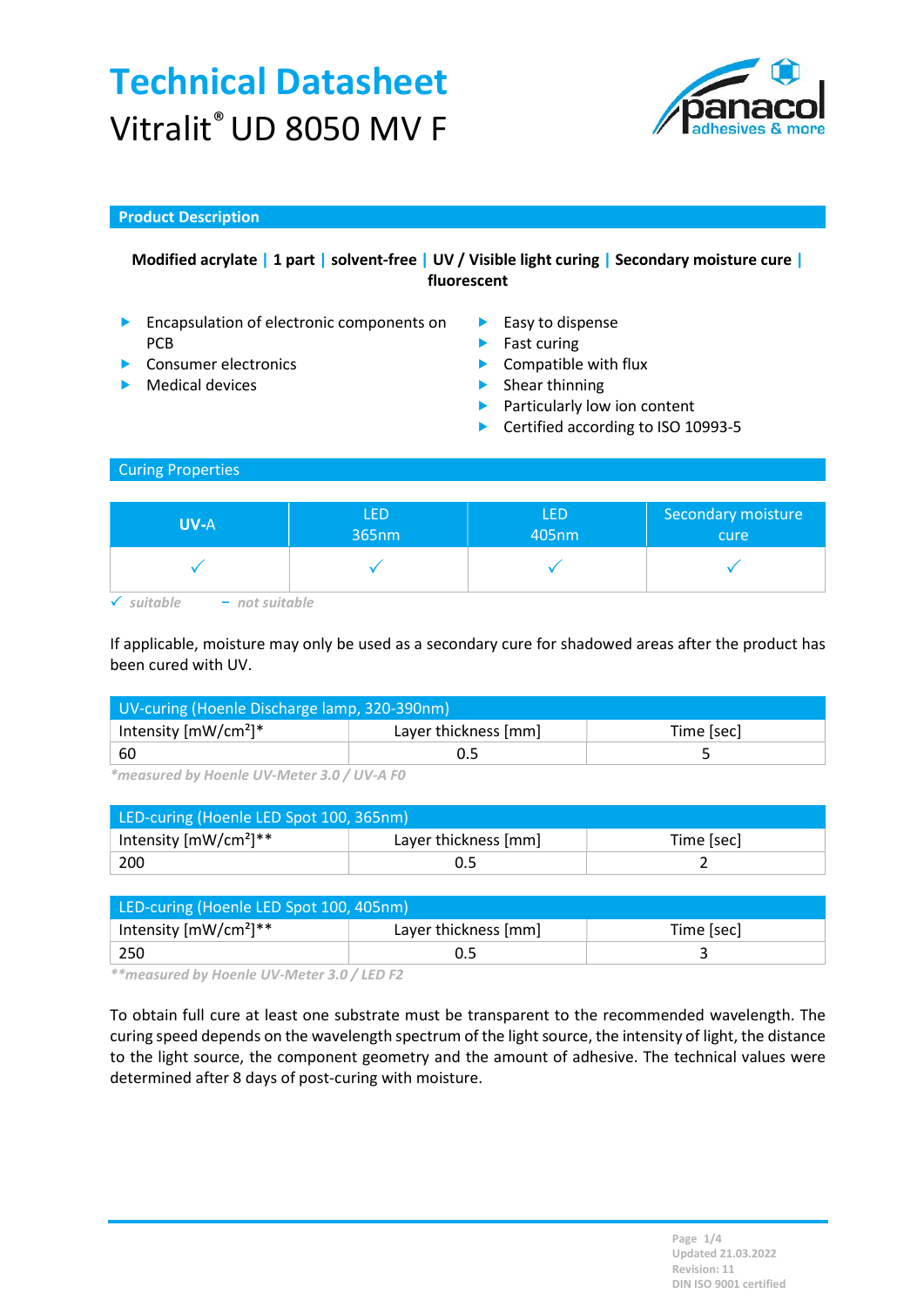

| <b>Technical Data</b>                                          |                  |                              |
|----------------------------------------------------------------|------------------|------------------------------|
|                                                                |                  |                              |
| Resin                                                          |                  | Isocyanate acrylate          |
| Appearance                                                     |                  | Transparent, slightly yellow |
|                                                                |                  |                              |
| <b>Uncured Material</b>                                        |                  |                              |
| Viscosity [mPas] (Kinexus Rheometer, 25 °C, 5s <sup>-1</sup> ) |                  |                              |
| PE-Norm 064                                                    |                  | $2,500 - 4,000$              |
| Thixotropic index [1/10]                                       |                  | $3.5 - 5.5$                  |
| PE-Norm 064                                                    |                  |                              |
| Density $[g/cm^3]$                                             |                  | $1.0 - 1.2$                  |
| PE-Norm 004                                                    |                  |                              |
| Flash point [°C]                                               |                  | >100                         |
| PE-Norm 050                                                    |                  |                              |
| Refractive index [nD20]                                        |                  | $1.49 - 1.50$                |
| PE-Norm 023                                                    |                  |                              |
| Working life [days]                                            |                  | 3                            |
| @ room temperature                                             |                  |                              |
| <b>Cured Material</b>                                          |                  |                              |
| Temperature resistance [°C]                                    |                  | $-40 - 120$                  |
| Shrinkage [%]                                                  |                  |                              |
| PE-Norm 031                                                    |                  | $\leq$ 3                     |
| Water absorption [%]                                           |                  | $\leq 4$                     |
| PE-Norm 016                                                    |                  |                              |
|                                                                | Shore hardness D | Bonding strength*            |
|                                                                |                  |                              |

|                           | Shore nardness D | Bonding strength      |
|---------------------------|------------------|-----------------------|
| 12h after UV-cure**       | $10 - 25$        | 15% of final strength |
| +5 days humidity cure *** | $45 - 70$        | 85% of final strength |
| +8 days humidity cure *** | $55 - 70$        | $135 - 150N$          |

\*Ceramic resistance die 1206 (3.2mm x 1.6mm). The ceramic die which has no light transmission is bonded to PCB with adhesive, UV only cures the adhesive on edge and fixes the die. The adhesive under the die is then cured with humidity over time.

\*\* UV cure: UVA lamp, Fe-doped, 60 mW/cm2, 30 s.

\*\*\* Humidity cure: 25°C, 50% RH.

| Glass transition temperature - DSC [°C]           | $50 - 60$   |
|---------------------------------------------------|-------------|
| PE-Norm 009                                       |             |
| Coefficient of thermal expansion [ppm/K] below Tg | <80         |
| PE-Norm 017                                       |             |
| Coefficient of thermal expansion [ppm/K] above Tg | $170 - 300$ |
| PE-Norm 017                                       |             |
|                                                   |             |
| Dielectric strength [kV/mm]                       | $25 - 29$   |
| <b>DIN EN 60243</b>                               |             |
| Insulating resistance [Ohm*cm]                    | $>1E+14$    |
| PE-Norm 044                                       |             |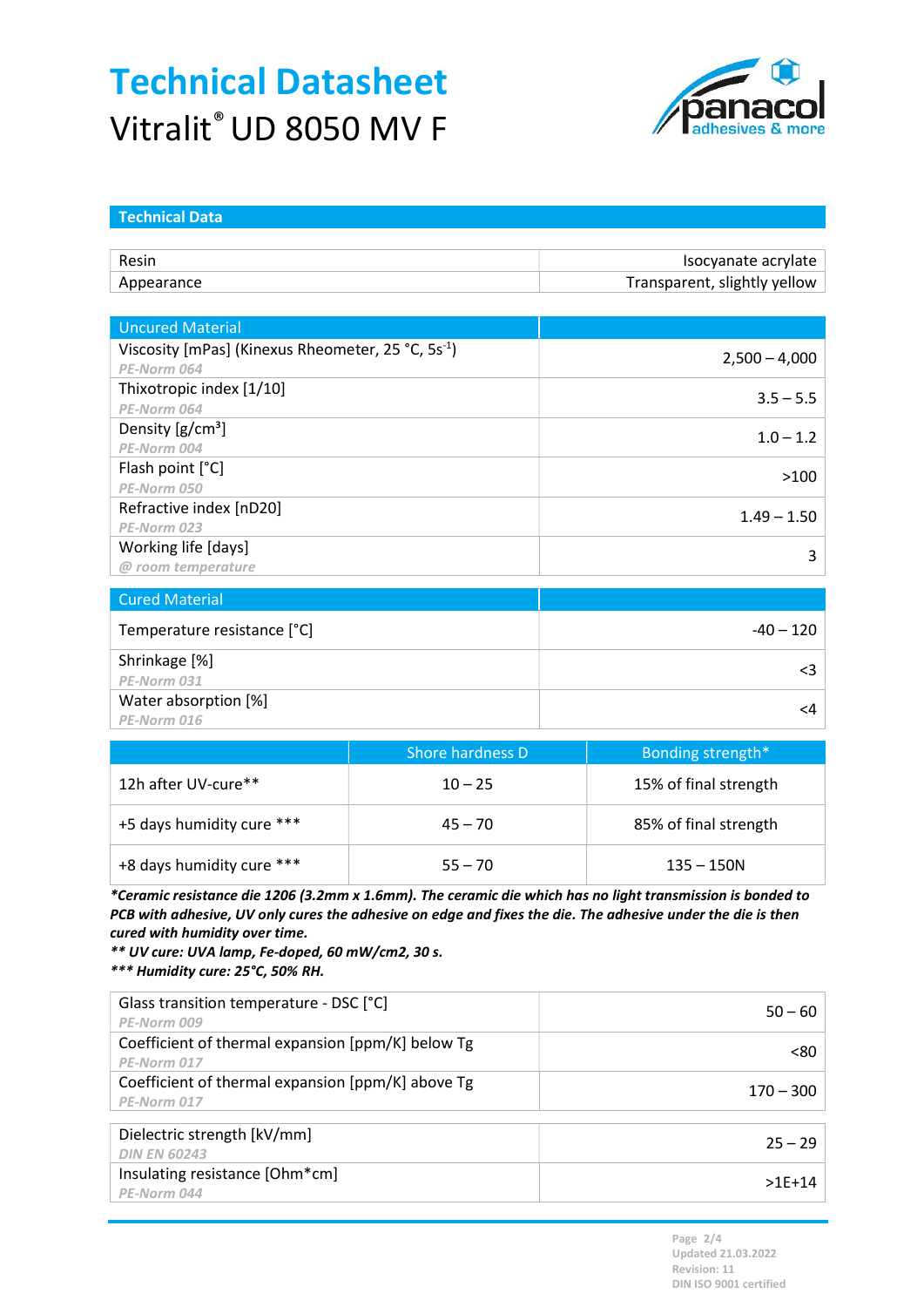

| Young's modulus - Tensile test [MPa]<br>250mW/cm <sup>2</sup> , 10sec, 405nm LED + 14 days, 25°C, 65% RH<br>PE-Norm 056 | $700 - 1,100$ |
|-------------------------------------------------------------------------------------------------------------------------|---------------|
| Tensile strength [MPa]<br>250mW/cm <sup>2</sup> , 10sec, 405nm LED + 14 days, 25°C, 65% RH<br>PE-Norm 014               | $30 - 40$     |
| Elongation at break [%]<br>$250$ mW/cm <sup>2</sup> , 10sec, 405nm LED + 14 days, 25°C, 65% RH<br>PE-Norm 014           | $2 - 10$      |

### Transport/Storage/Shelf Life

| Package type      | <b>Transport</b>    | <b>Storage</b>      | Shelf life*                  |
|-------------------|---------------------|---------------------|------------------------------|
| Syringe/Cartridge | At room temperature | At room temperature | At delivery<br>min. 3 months |
| Other packages    | max. $25^{\circ}$ C | max. $25^{\circ}$ C | max. 6 months                |

\*Store in original, unopened containers!

#### Instructions for use

#### Surface preparation

The surfaces to be bonded should be free of dust, oil, grease, mold release, or other contaminants in order to obtain an optimal and reproducible bond. For cleaning we recommend the cleaner IP® from Panacol, or a solution of Isopropyl Alcohol at 90% or higher concentration. Substrates with low surface energy (e.g. polyethylene, polypropylene) must be pretreated in order to achieve sufficient adhesion.

#### Application

Our products are supplied ready to use. Depending on the packaging, our adhesives may be dispensed by hand directly from the package, or they can be applied using dispensing systems and automation that is compatible with light-curable adhesive chemistry. Vitralit® adhesives can begin to cure slowly in daylight and with longer term exposure under indoor lighting. We therefore recommend that adhesive exposure to ambient light must be kept to a minimum. Fluid lines and dispense tips must be 100% light blocking. For assistance with dispensing options, please contact our Application Engineering department. Adhesive and substrate should not be cold for proper bonding. They must be allowed to warm to room temperature prior to processing. After dispensing the adhesive, bonding of the parts should be done promptly. It is recommended that curing stations be equipped with air exhaust systems to evacuate vapors and heat generated during the curing process. After curing, the adhesive must be allowed to cool to ambient temperature before testing the product's performance. For safety information refer to our Material Safety Data Sheet (MSDS).